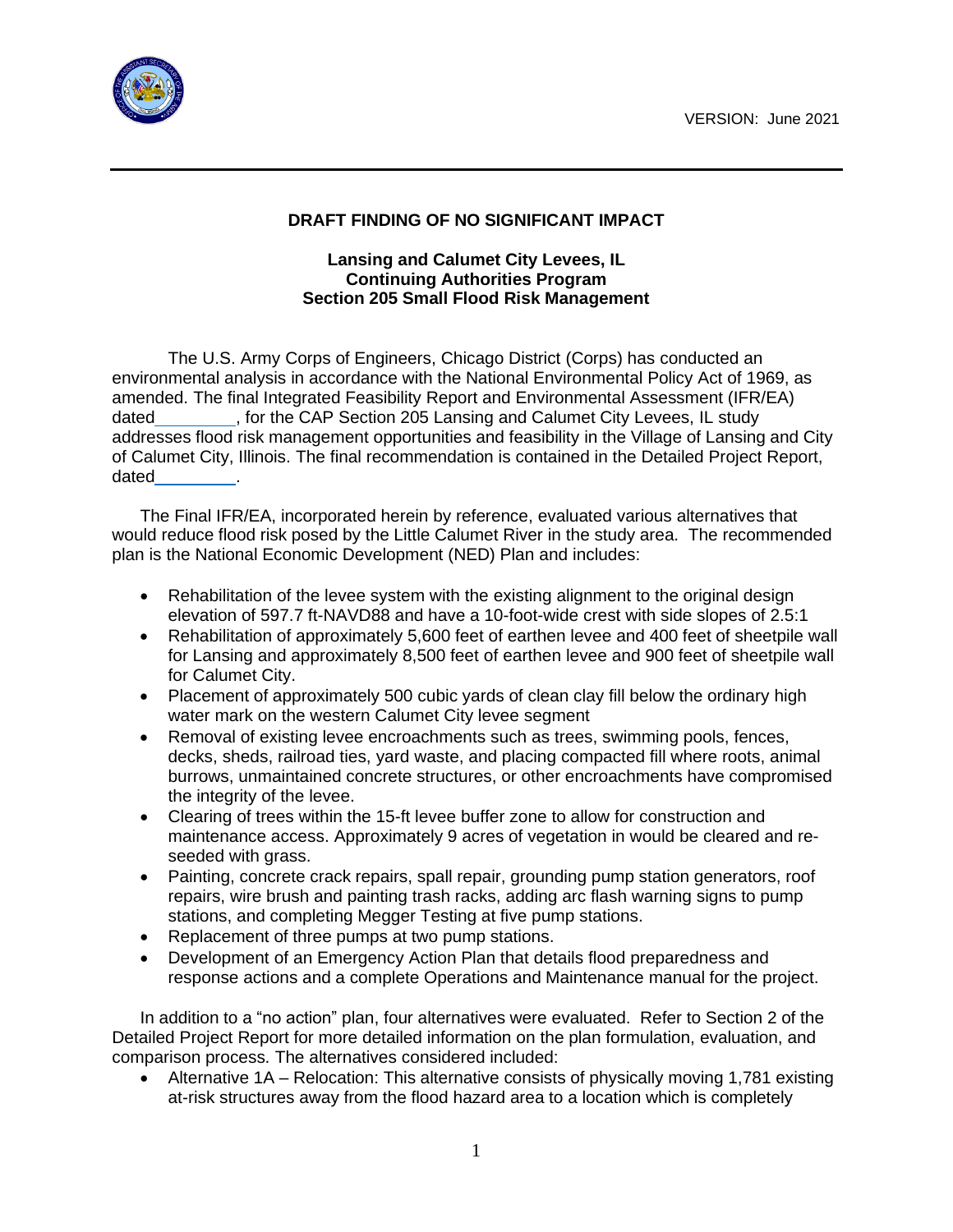

outside of the 100-year floodplain. The land where the structure had originally been located would be purchased by the non-federal sponsors, becoming deed restricted to prevent development from occurring in the future.

- Alternative 1B Buyouts: This alternative consists of the acquisition of 1,781 at-risk structures and land that the structures sit upon within the 100-year floodplain. Structures would be demolished. The land where the structure had originally been located would be purchased by the non-federal sponsors, becoming deed restricted to prevent development from occurring in the future.
- Alternative 2 Levee Rehabilitation: This alternative consists of measures that would rehabilitate the levee system within the existing alignment, development of an Emergency Action Plan that details flood preparedness and response actions, and a complete Operations and Maintenance manual for the project. To bring the Lansing and Calumet City levees into compliance with current USACE design standards, several construction measures, including:
	- o Clear unwanted vegetation and ensure sod covers levees
	- o Clear unwanted encroachments
	- o Repair eroded embankments and seepage areas
	- o Repair system to original design elevation (597.7 ft-NAVD88)
	- o Replace failed sheet pile walls
	- o Repair sluice gates, flap gates, and gravity drains
	- o Repair masonry at pump houses
	- o Replace-in-kind all major components of pump stations
	- o Replace pump station generators
- Alternative 3 Levee Rehabilitation with Modified Floodwall: This alternative consists of all the same elements as Alternative 2 – Levee Rehabilitation. However, the system alignment would be optimized to minimize real estate impacts to residential properties immediately adjacent to the system. Sections of earthen levee would be replaced by sheetpile floodwall that has a narrower crest width than earthen levee.

For all alternatives, the potential effects were evaluated, as appropriate. A summary assessment of the potential effects of the recommended plan are listed in Table 1:

## **Table 1: Summary of Potential Effects of the Recommended Plan**

|                                                | Insignificant<br>effects | Insignificant<br>effects as a<br>result of<br>mitigation* | Resource<br>unaffected<br>by action |
|------------------------------------------------|--------------------------|-----------------------------------------------------------|-------------------------------------|
| Aesthetics                                     | $\boxtimes$              |                                                           |                                     |
| Air quality                                    | ⊠                        |                                                           |                                     |
| Aquatic resources/wetlands                     |                          |                                                           | ⊠                                   |
| Invasive species                               |                          |                                                           | ⊠                                   |
| Fish and wildlife habitat                      |                          |                                                           | ⊠                                   |
| Threatened/Endangered species/critical habitat |                          |                                                           | ⊠                                   |
| <b>Historic properties</b>                     |                          |                                                           | ⊠                                   |
| Other cultural resources                       |                          |                                                           | ⊠                                   |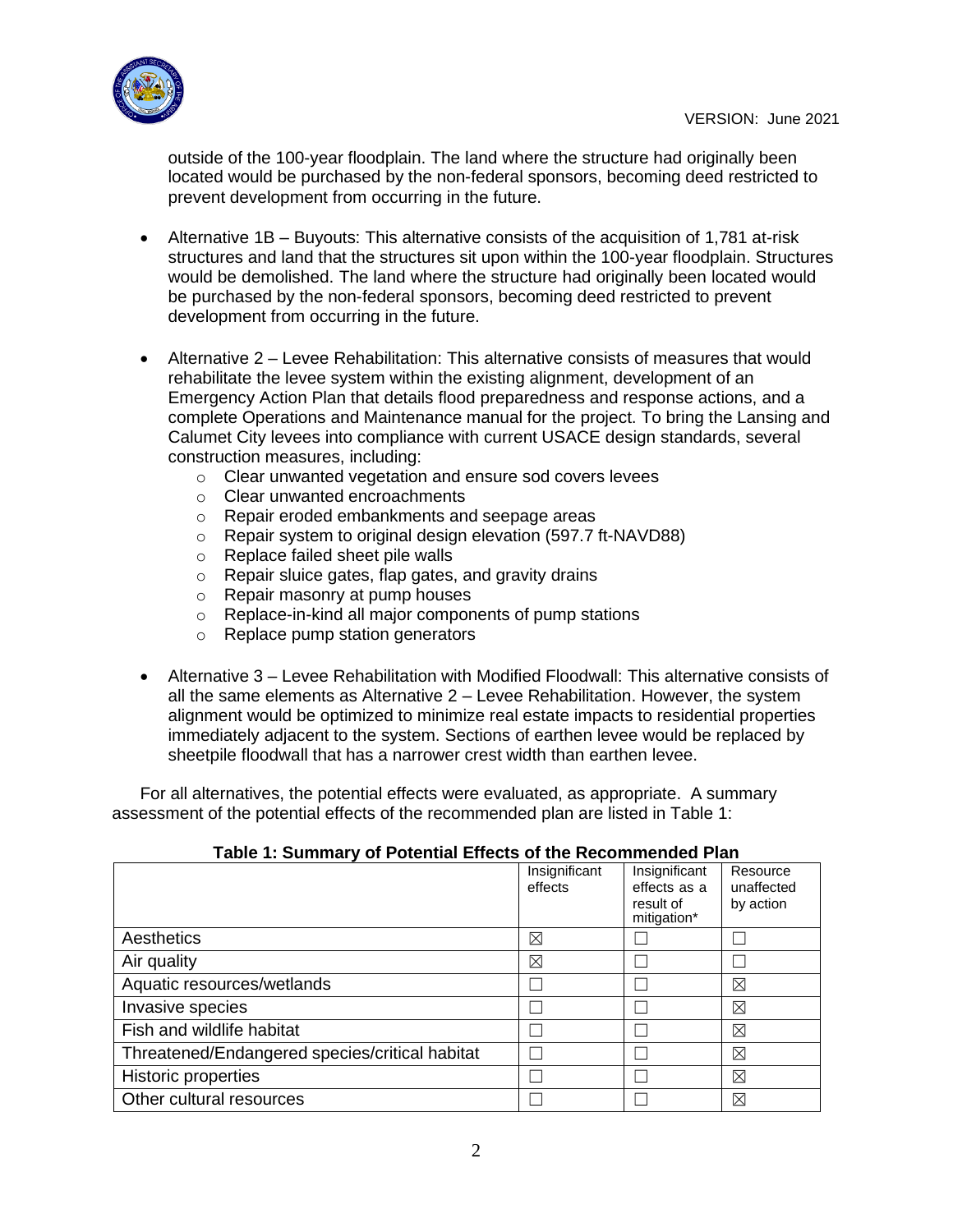

## VERSION: June 2021

|                                      | Insignificant<br>effects | Insignificant<br>effects as a<br>result of<br>mitigation* | Resource<br>unaffected<br>by action |
|--------------------------------------|--------------------------|-----------------------------------------------------------|-------------------------------------|
| Floodplains                          |                          |                                                           | $\boxtimes$                         |
| Hazardous, toxic & radioactive waste |                          |                                                           | ⊠                                   |
| Hydrology                            |                          |                                                           | $\boxtimes$                         |
| Land use                             |                          |                                                           | $\boxtimes$                         |
| Navigation                           |                          |                                                           | $\boxtimes$                         |
| Noise levels                         | $\boxtimes$              |                                                           |                                     |
| Public infrastructure                | $\boxtimes$              |                                                           |                                     |
| Socio-economics                      |                          |                                                           | $\boxtimes$                         |
| Environmental justice                |                          |                                                           | $\boxtimes$                         |
| <b>Soils</b>                         |                          |                                                           | $\boxtimes$                         |
| Tribal trust resources               |                          |                                                           | $\boxtimes$                         |
| Water quality                        | ⊠                        |                                                           |                                     |
| Climate change                       |                          |                                                           | ⊠                                   |

All practicable and appropriate means to avoid or minimize adverse environmental effects were analyzed and incorporated into the recommended plan. Best management practices (BMPs) as detailed in the IFR/EA will be implemented, if appropriate, to minimize impacts (refer to Section 4 of the Detailed Project Report). The Tentatively Selected Plan will remove all trees within the levee zone, which includes the levee and a 15-foot buffer zone on each side. Approximately 16 acres of low-quality woodland habitat would be modified. While clearing of trees and vegetation are normal maintenance activities in a levee operations and maintenance plan for a levee system, this activity has not been done for the Lansing and Calumet City levee system. If maintaining a clear levee and buffer zone had been properly implemented after initial construction in the 1980s, there currently would be no trees or shrubs on the levees. The levee zone will be planted with a short list of grasses and forbs that can be mowed once a year to ensure woody vegetation does not establish after completion of project construction. The Tentatively Selected Plan may remove various native trees within a larger footprint (25-feet from toe of the levee zone) for purposes of temporary construction access and associated activities. The general condition of this zone is a predominance of non-native species. Should any native trees over a DBH of 8 inches be removed from this zone, they will be replaced in-kind if deemed high quality; smaller trees will not be replaced. Any ground disturbance in this zone will be repaired and seeded with native mesic Woodland Edge grasses and forbs. Although hibercula and roosting trees for Northern Long-eared Bats are not known within the study area, all tree clearing will be scheduled to minimize potential impacts to Northern Long-eared Bats. Tree clearing will be completed in the winter and avoid the season when bats are active, April 1 to November 15. The Tentatively Selected Plan avoids wetland impacts by a few feet. Instructions for contractors to use best management practices to reduce temporary impacts to wetlands, such as fencing, will be included in construction contract documents

No compensatory mitigation is required as part of the recommended plan.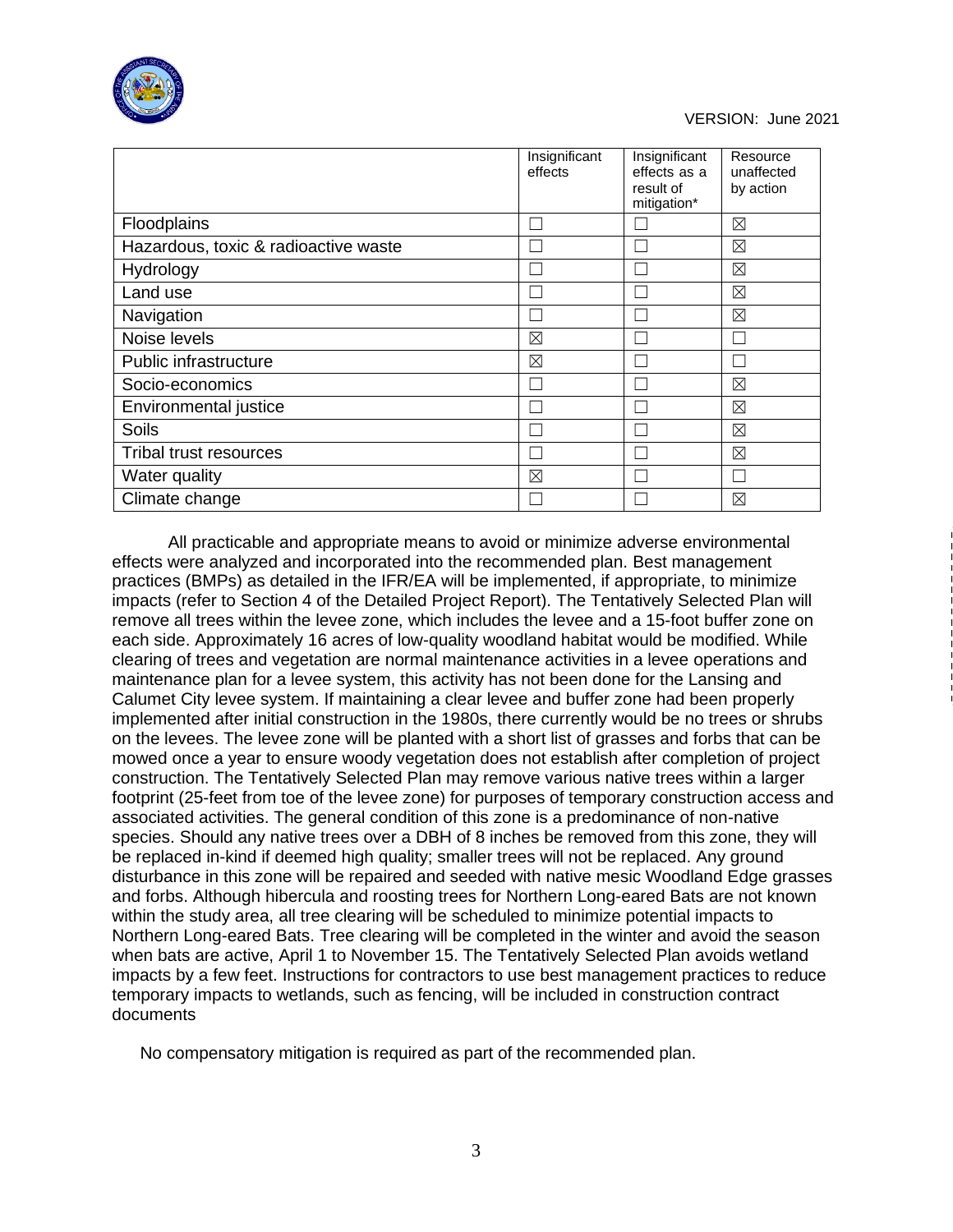

Public review of the draft IFR/EA and FONSI was completed on **Network** All comments submitted during the public review period were responded to in the Final IFR/EA and FONSI. A 30-day state and agency review of the Final IFR/EA was completed on . The final IFR/EA is to be completed after the public review period.

Pursuant to section 7 of the Endangered Species Act of 1973, as amended, the U.S. Army Corps of Engineers determined that the recommended plan has No Effect on the following federally listed species or their designated critical habitat: PipingPlover (Charadrius melodus), Rufa Red Knot (Calidris canutus rufa), Eastern Massasauga (Sistrurus catenatus), Hine's Emerald Dragonfly (Somatochlora hineana), Rattlesnake-master Borer Moth (Papaipema eryngii), Rusty Patched Bumble Bee (Bombus affinis), Eastern PrairieFringed Orchid (Platanthera leucophaea), Prairie Bush Clover (Lespedeza leptostachya), Northern Long-Eared Bat (Myotis septetrionalis), and Indiana Bat (Myotis sodalis). To avoid potential impacts to the Northern Long-eared Bat and migratory birds, tree removal would only occur between October 1<sup>st</sup> and April 1st. The U.S. Fish and Wildlife Service (FWS) concurred with the Corps' determination on **.**

Pursuant to section 106 of the National Historic Preservation Act of 1966, as amended, the U.S. Army Corps of Engineers determined that historic properties would not be adversely affected by the recommended plan. The Illinois Historic Preservation Agency concurred with the determination on **14 June 2021.**

Pursuant to the Fish and Wildlife Coordination Act, as amended, the U.S. Army Corps of Engineers sent a letter to the FWS on 21 May 2021. USACE will consider the incorporation of any recommendations made by USFWS in their anticipated response.

Pursuant to the Clean Water Act of 1972, as amended, the discharge of dredged or fill material associated with the recommended plan has been found to be compliant with section 404(b)(1) Guidelines (40 CFR 230) under Nationwide Permit 3 (NWP3). The Clean Water Act Section 404(b)(1) Guidelines evaluation is found in Appendix I – Environmental Analyses Coordination of the IFR/EA.

A water quality certification pursuant to section 401 of the Clean Water Act will obtained from the Illinois Department of Natural Resources prior to construction. In a letter dated , the Illinois Department of Natural Resources stated that the recommended plan appears to meet the requirements of the water quality certification, pending confirmation based on information to be developed during the pre-construction engineering and design phase. All conditions of the water quality certification will be implemented in order to minimize adverse impacts to water quality.

All applicable environmental laws have been considered and coordination with appropriate agencies and officials has been completed.

Technical, environmental, and economic criteria used in the formulation of alternative plans were those specified in the Water Resources Council's 1983 Economic and Environmental Principles and Guidelines for Water and Related Land Resources Implementation Studies. All applicable laws, executive orders, regulations, and local government plans were considered in evaluation of alternatives. Based on this report, the reviews by other Federal, State and local agencies, Tribes, input of the public, and the review by my staff, it is my determination that the recommended plan would not cause significant adverse